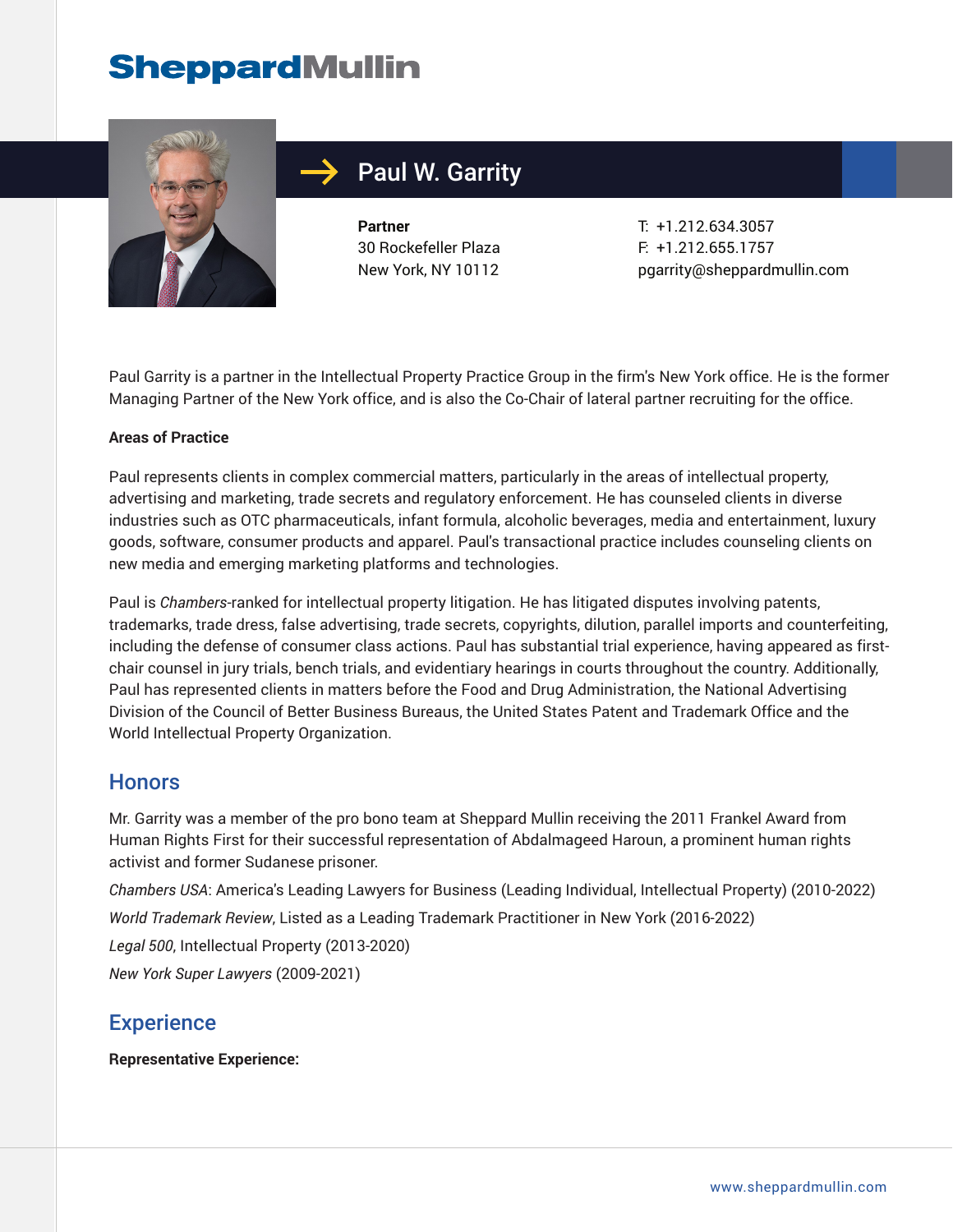### *Alvogen v. Fera Pharmaceuticals* (E.D.N.Y. 2021)

Successful defense of pharmaceutical manufacturer in claims arising out of asset purchase agreement involving ANDAs for five products. Motion to Dismiss granted in part.

### *Trividia v. Nipro* (ICC Arbitration 2020)

Counsel to Nipro at trial on claims for trademark infringement involving medical devices.

## *Comfort v. Ricola* (W.D.N.Y. 2020)

Defended Ricloa in putative class action alleging deceptive trade practices involving labeling claims. Motion to Dismiss granted in part.

# *PetIQ v. Merial* (N.D. Ga. 2019)

Trial counsel to pet medicines company asserting breach of contract claims under a patent license agreement. Multimillion dollar verdict at jury trial.

# *DigiMedia v. Beasley Broadcasting, Inc. et al.* (D. Del. 2018)

Represented iHeartMedia in a patent infringement suit relating to digital music broadcasting. Following entry of a stay pending outcome of reexamination proceedings in the USPTO, which resulted in substantial amendments to the patents, case dismissed with prejudice by Plaintiff.

# *First Manhattan Consulting v. Novantas* (N.Y. Supreme 2017)

Member of trial team defending Novantas and its executives in competitor litigation seeking nearly \$12 million in damages. Following a four day jury trial, secured a verdict finding no liability on contract and tortious interference claims sent to the jury, completed by a ruling from the court on claims for unfair competition and misappropriation of trade secrets.

### *Montobacco v. Marley Green* (S.D.N.Y. 2017)

Defending MARLEY NATURAL brand in trademark and unfair competition litigation. Plaintiff's preliminary injunction motion denied.

### *Nelson v. MillerCoors* (E.D.N.Y. 2016)

Defended MillerCoors in putative class action alleging deceptive trade practices involving geographic designations used in beer labeling. Motion to Dismiss granted.

### *American Well v. Teladoc* (D Mass. 2016; PTAB)

Successful defense of Teladoc, first and largest telehealth platform in the U.S., in computer systems patent litigation. Motion to dismiss granted invalidating asserted patent.

# *Merial v. FidoPharm* (N.D. Ga. 2015)

Represented FidoPharm in false advertising litigation brought by Merial in connection with FRONTLINE pet care product. Defense of preliminary injunction motion allowed comparative claims to remain in the market.

# *Beastie Boys v. Monster Energy* (S.D.N.Y. 2014)

Trial counsel to iconic hip-hop group in an eight-day trial. Obtained complete jury verdict on claims for copyright infringement and false endorsement.

# *Parallel Networks v. Abercrombie & Fitch et al.* (E.D. Tex. 2014)

Represented Sony Electronics in patent infringement suit involving a method and apparatus for client-server communication. Won summary judgment of noninfringement following early claim construction.

# *Goodrich Corp. v. Sojitz Aerospace* (Amer. Arb. Assoc. 2014)

Represented United Technologies in claim arising from design and manufacture of reconnaissance system for F-15 aircraft.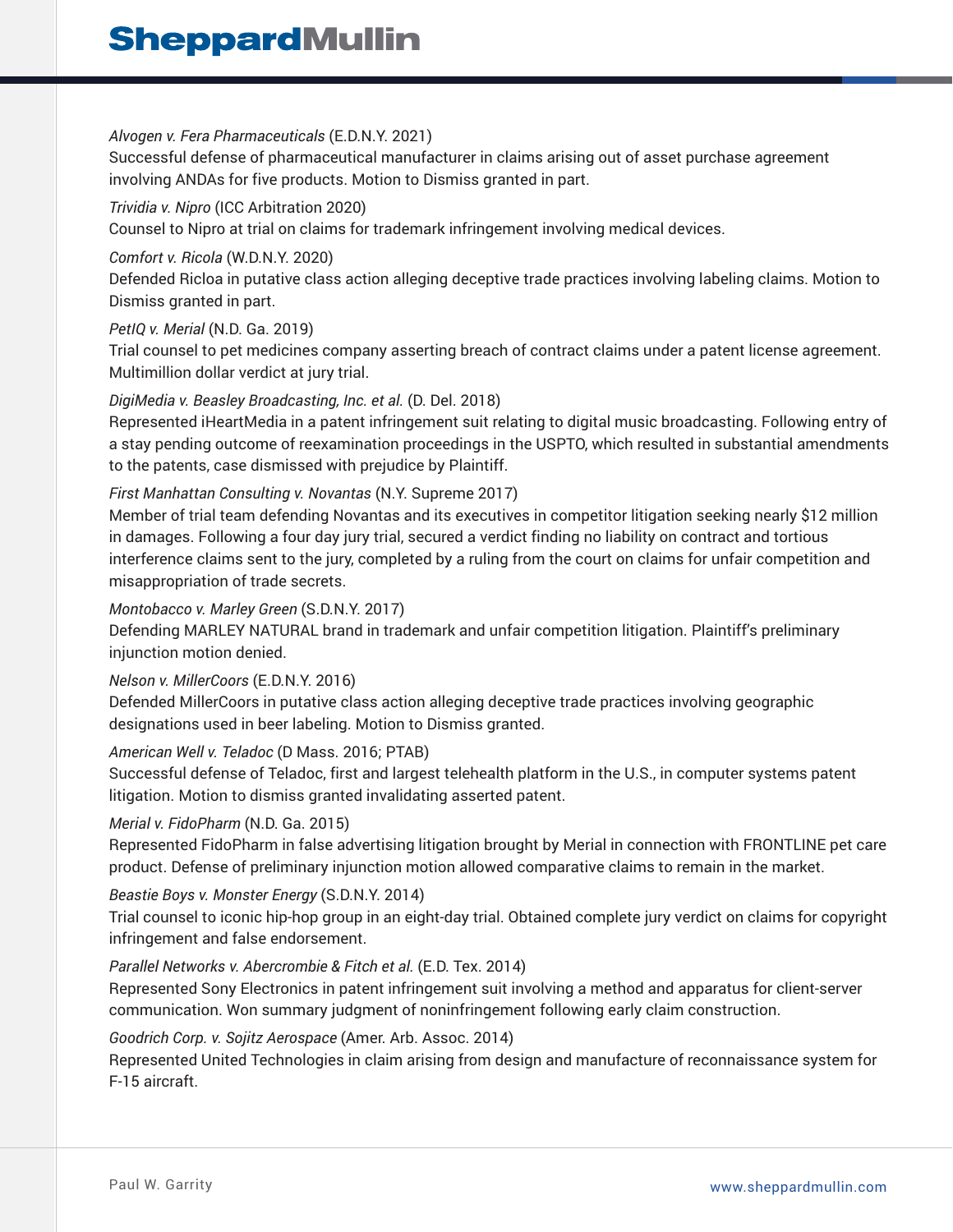#### *G. Pohl-Boskamp v. Perrigo* (D. Mass. 2013)

Lead counsel for Perrigo in trademark and trade dress litigation re NITROLINGUAL (nitroglycerin). Successful defense of preliminary injunction motion.

#### *Bayer v. Sergeant's Pet Care* (S.D.N.Y. 2013)

Lead counsel to Sergeant's in false advertising and unfair competition suit brought by Bayer Healthcare involving flea and tick control products. Settlement following expedited discovery and a three day evidentiary hearing on plaintiff's preliminary injunction motion, in which Court ruled for Sergeant's on 7 of the 8 advertising claims targeted by Bayer.

#### *Imaginal Sys v. Leggett & Platt* (C.D. Cal. 2012, *aff'd* Fed. Cir. 2013)

Trial counsel for Imaginal in patent litigation involving manufacture of box springs. Multimillion dollar verdict at jury trial affirmed on appeal.

#### *Alcon Pharmaceuticals Ltd. v. Perrigo Co.* (N.D. Tex. 2012) Lead counsel for Perrigo in ANDA litigation re PATANASE® (olopatadine hydrochloride).

#### *CIF Licensing v. Lenovo Group* (S.D.N.Y. 2011)

Represented Lenovo in patent infringement suit involving MPEG-2 digital video compression and transmission standards.

*Cartier International AG v. Philippe's Watches* (C.D. Cal. 2011) Represented Cartier and Panarei in action against gray market retailer.

#### *10th Avenue Hospitality v. AMC Entertainment* (S.D.N.Y. 2010)

Defended leading theater operator and national real estate developer against trademark infringement claims. Successful defense of plaintiff's TRO motion.

#### *Cartier International AG v. American Exchange* (S.D.N.Y. 2010)

Represented Cartier in trade dress and design patent infringement litigation resulting in destruction of watches, injunctive relief, and disgorgement of profits*.*

#### *Rexall Sundown Inc. v. Perrigo* (E.D.N.Y. 2010)

Lead trial counsel for Perrigo, a manufacturer of OTC pharmaceutical and nutritional products, in a four week false advertising jury trial involving glucosamine chondroitin dietary supplements. Jury verdict in Perrigo's favor on all claims asserted by Rexall, and awarding monetary damages against Rexall on Perrigo's counterclaims.

# Articles

- Implications of the 2015 Amendments to the Federal Rules on Patent Cases *Federal Bar Council Quarterly*, 02.2016
- "*Octane Fitness* Producing More Patent Act and Lanham Act Attorneys' Fee Awards," *NYSBA Bright Ideas*, Vol. 24, No. 2., Fall 2015
- "Pom v. Coke At The Supreme Court: FDA Approval May Not Preempt False Advertising Challenges To Labels," *The Metropolitan Corporate Counsel*, June 2014
- "High Tide For False Patent Marking Claims?" *Metropolitan Corporate Counsel,* July 2011
- "Legal Ethics and The Social Network," *Social Media Law Blog*, November 2010
- "Advertising Regulation in the Web 2.0 World," *Metropolitan Corporate Counsel*, November 2010
- "Brand Protection on Social Networking Sites," Search Engine Strategies, August 2009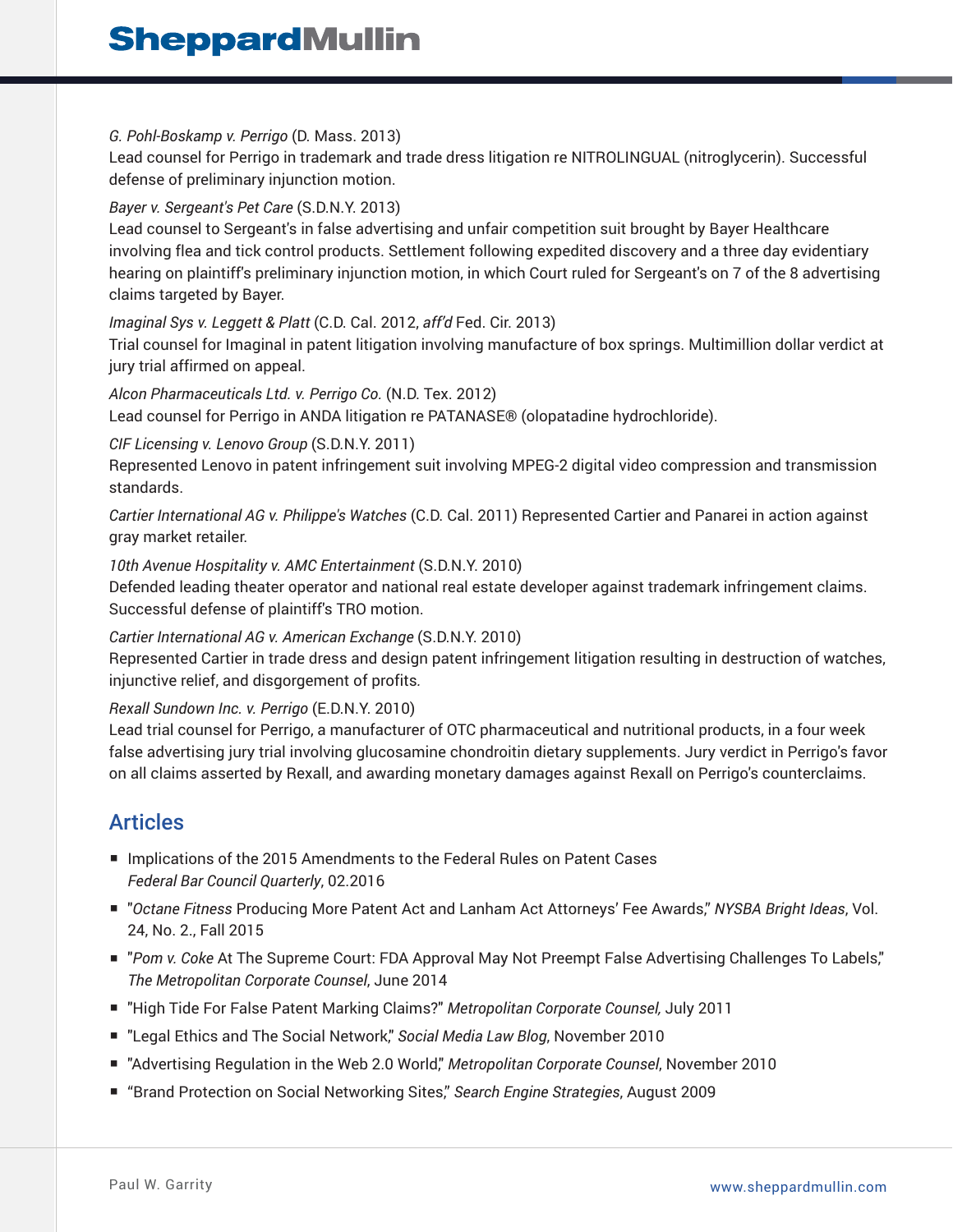- "Valuing Brands: Trying to Make the Vague Precise," The National Law Journal, October 13, 2008
- "Did 'Roommates.com' Nix Consumer-Made Web Content?" *New York Law Journal*, May 23, 2008
- "Who Owns The Website?" *The Intellectual Property Strategist*, May 2008
- "Perfect Storm: Contributory Trademark Infringement in Electronic Commerce," *BNA's Patent, Trademark & Copyright Journal*, February 22, 2008

#### **Covering Your Ads Blog Posts**

■ "Paid to Post? #FTCAdvice for Influencers," September 29, 2017

#### **Notable Quotes**

■ "Q&A with Sheppard Mullin's Paul Garrity," Law360, July 18, 2011

# Media Mentions

Target Gets 'Transition' Formula False Ad Suit Tossed *Law360*, 03.21.2022

Shout-Out: Sheppard Mullin Scores in Unfair Competition Trial *The American Lawyer*, 12.21.2017

Beastie Boys Atty Claims Monster Infringement 'Devious' *Law360*, 10.17.2014

# Speaking Engagements

"Evaluating the Impact and Evolution of Influencers, Native Advertisers, and Social Media on the Claims Substantiation Landscape," Advertising Claims Substantiation, January 31, 2019

"POM Wonderful v. Coca-Cola," NYSBA Annual Meeting, January 28, 2014

"Advertising in the Digital Age: An Intense Focus on Sweepstakes, Promotions & Social Media," American Conference Institute, September 11-12, 2012

"Social Media Dispute Resolution," Stafford CLE Webinar, August 9, 2012

"Closing Argument, *Christian Louboutin v. Yves Saint Laurent*, The Functionality Doctrine," Honorable William C. Conner Inn of Court, SDNY, April 24, 2012

"Social Media Marketing," Stafford CLE Webinar, September 20, 2011

"Top Litigators Speak: IP Litigation Considerations for Advertisers," American Conference Institute's Advanced IP Forum for Advertising Counsel, New York, April 28, 2011

"Is Grey the New Black? Parallel Imports and Counterfeits in the Online Marketplace," Fashion Law Institute Symposium: Global Growth and Legal Landscapes, Fordham Law, April 15, 2011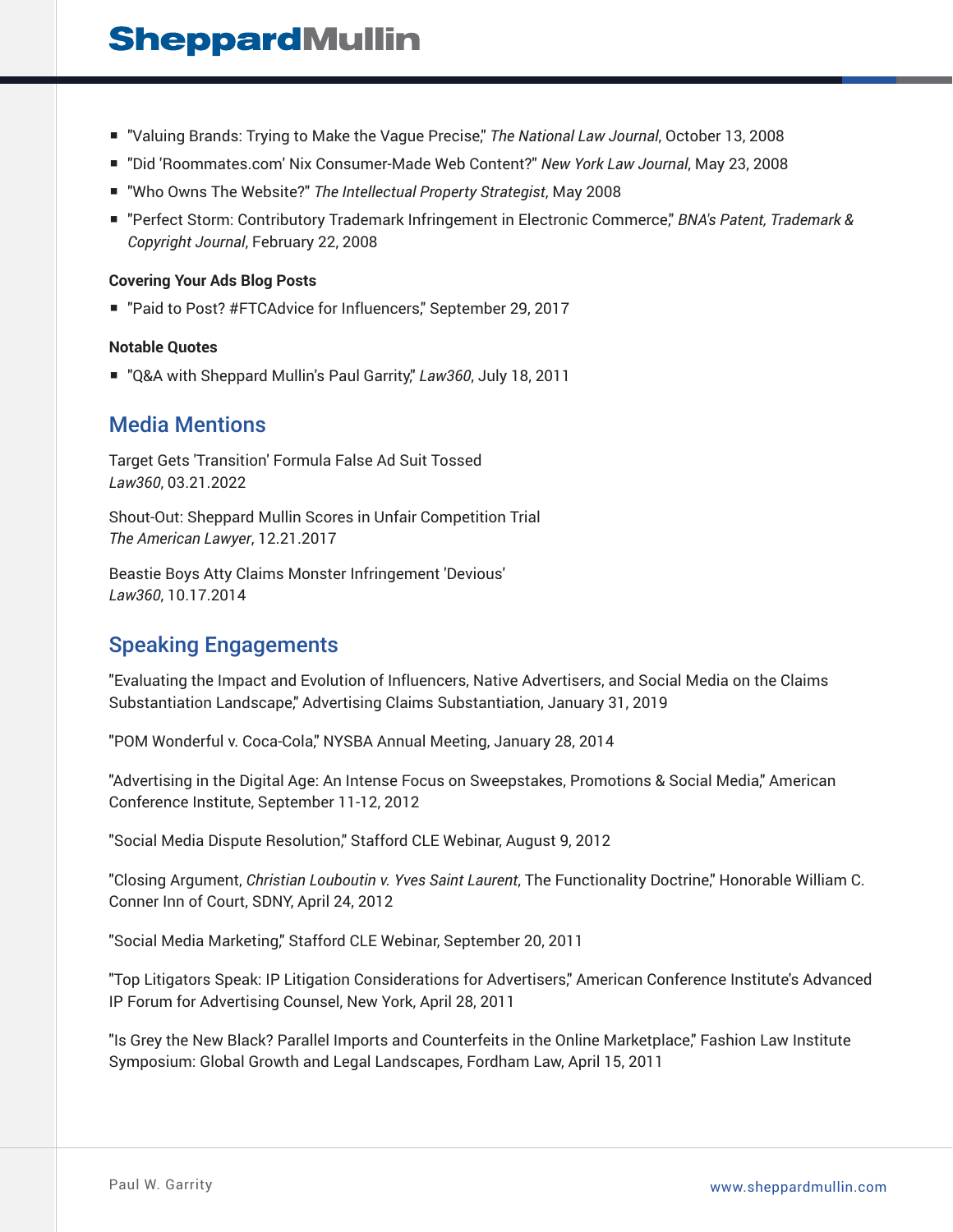"*Orphan Copyright Owners v. Goliath Book Publisher*," The Hon. William C. Conner Inn of Court, April 13, 2011

Guest Lecturer, Georgetown University Law Center, "Law of Advertising," November 2010

"Emerging Trademark Threat @ Twitter, Facebook, MySpace," Stafford CLE Webinar

"Are You Protecting Your Trade Secret Assets," CLE Program, October 29, 2009

"Live From the Courtroom - Trying Consumer Protection and Privacy Litigation," Spring Meeting of the American Bar Association Section on Antitrust Law, Washington, DC, March 26, 2008

# **Events**

Sheppard Mullin Seminar For The New York Korea Trade-Investment Promotion Agency ("KOTRA") Protecting Your Business Interests: How to Successfully Operate a Business Under the Laws of the United States 08.28.2015

Beware The New Patent Trolls - Strategies For Handling and Avoiding False Patent Marking Claims after Forest Group v. Bon Tool ABA Section of Litigation - Intellectual Property Roundtable Discussion 05.18.2010

# **Memberships**

Connor Inn of Court American Bar Association The Association of the Bar of the City of New York New York Intellectual Property Law Association International Trademark Association

# **Practices**

Intellectual Property Copyrights False Advertising, Lanham Act and Unfair Competition IP Licensing, Technology and Commercial Transactions Patent Litigation Trade Secrets Trademarks and Trade Dress Advertising Post-Grant Proceedings